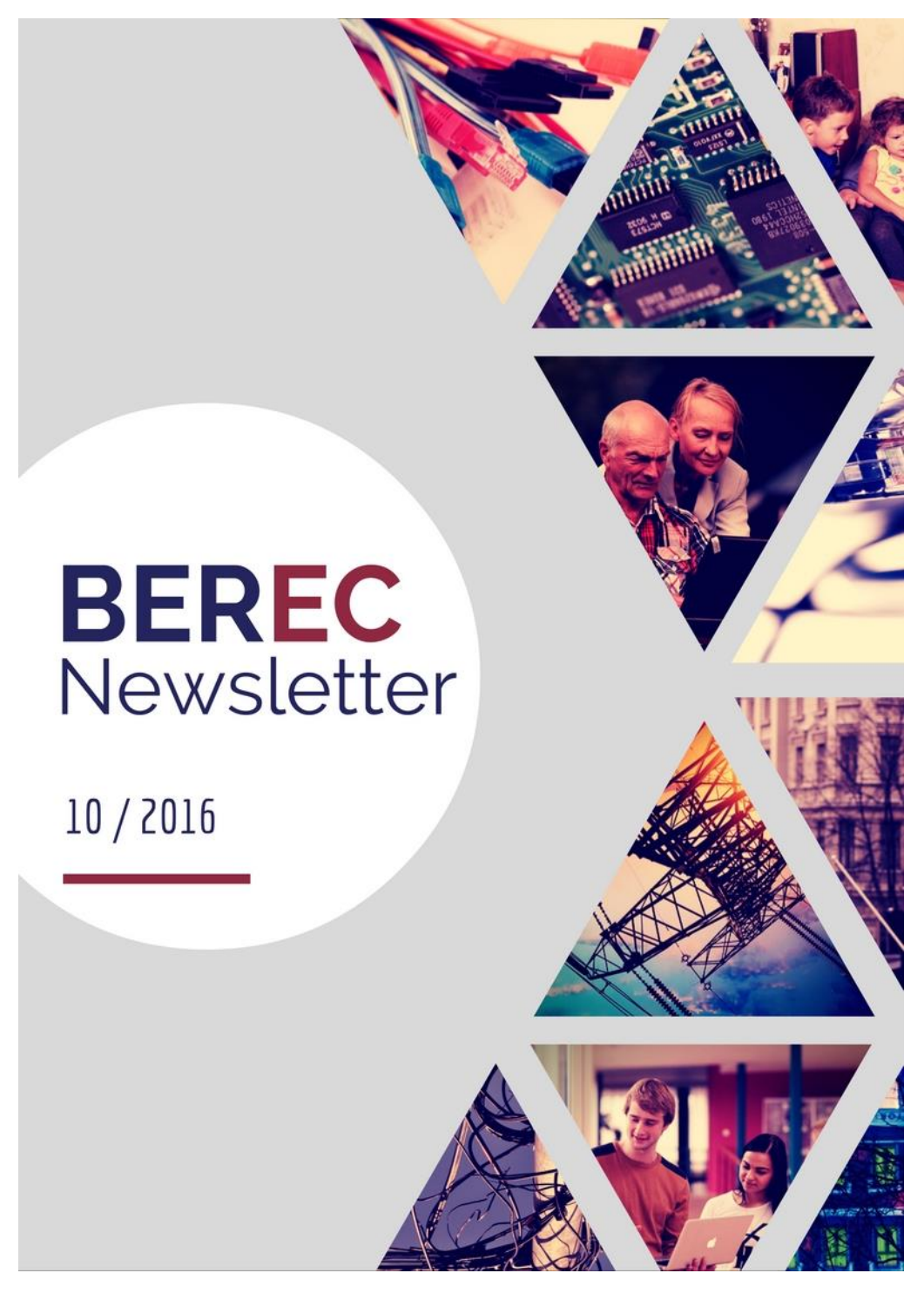## **Table of Contents**

| Short overview on the outcomes of the 28th plenary meeting of the BEREC Board of |  |
|----------------------------------------------------------------------------------|--|
| BEREC Report Case Studies on Migration from POTS/ISDN to IP on the Subscriber    |  |
|                                                                                  |  |
|                                                                                  |  |

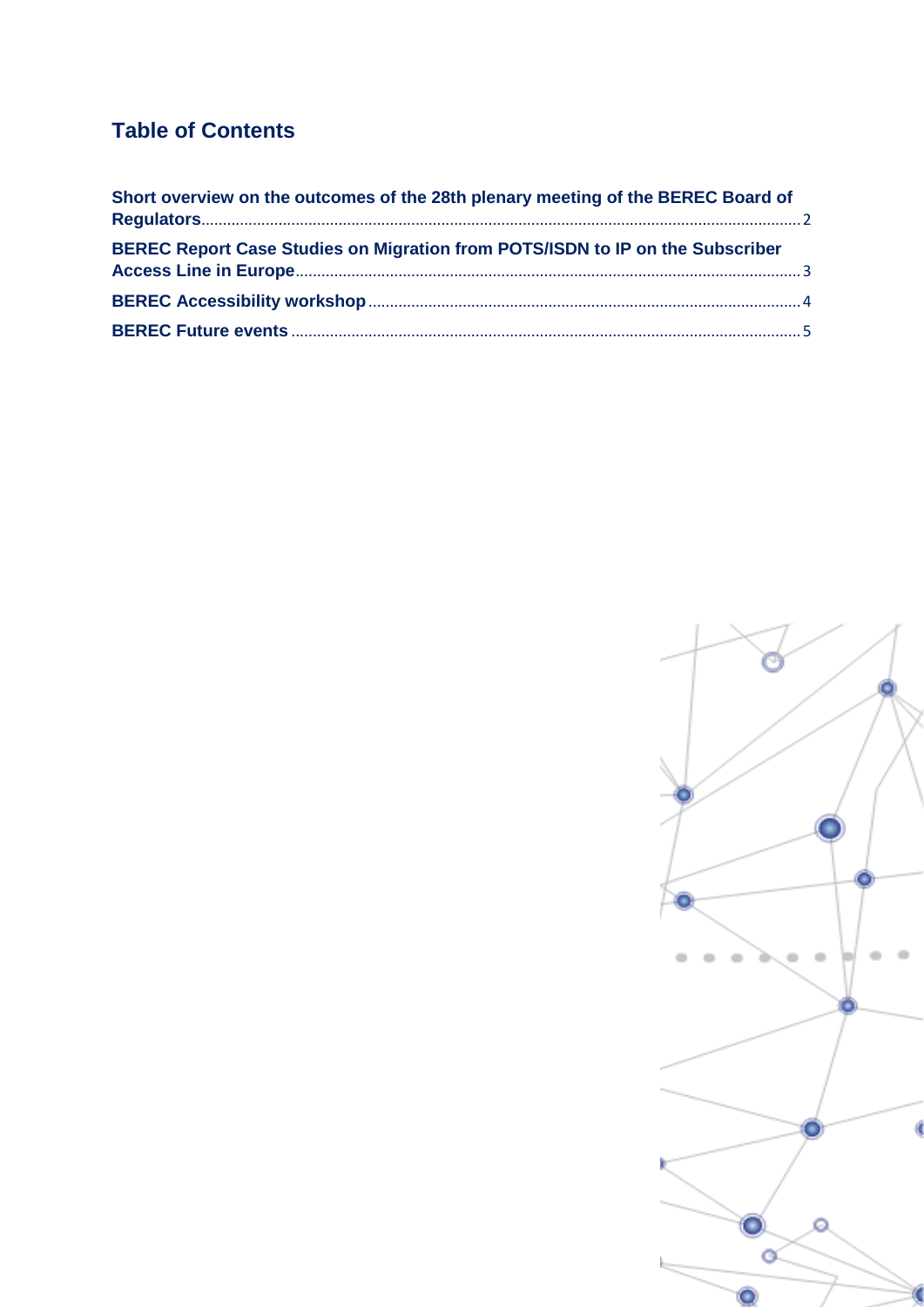## <span id="page-2-0"></span>**Short overview on the outcomes of the 28th plenary meeting of the BEREC Board of Regulators**

BEREC held its third plenary meeting of 2016 in Vilnius, Lithuania on 6-7 October, during which it approved its [draft 2017 Work Programme](http://berec.europa.eu/eng/document_register/subject_matter/berec/public_consultations/6475-draft-berec-work-programme-2017) for public consultation. The draft will be discussed at the [BEREC Stakeholder Forum](http://berec.europa.eu/eng/events/berec_events_2016/124-4th-berec-stakeholder-forum-meeting) on 17 October in Brussels, and comments are invited by 2 November. Of particular note for next year will be BEREC's input into the review of the electronic communications framework, draft proposals for which were published by the Commission on 14 September, and on which BEREC had a first exchange of views with the Commission during the plenary meeting. The work programme will also cover the monitoring of the application of the net neutrality guidelines (adopted in August 2016 pursuant to the TSM Regulation), a report on mobile connectivity, and a scoping exercise for the review of the Common Positions on wholesale broadband access markets.

BEREC also adopted a [report on challenges and drivers of NGA rollout and infrastructure](http://berec.europa.eu/eng/document_register/subject_matter/berec/reports/6488-berec-report-challenges-and-drivers-of-nga-rollout-and-infrastructure-competition)  [competition,](http://berec.europa.eu/eng/document_register/subject_matter/berec/reports/6488-berec-report-challenges-and-drivers-of-nga-rollout-and-infrastructure-competition) based on Member State case studies. The report identifies exogenous investment drivers (including roll-out costs and demand-side factors) and considers how regulators have used their regulatory toolbox to foster NGA-roll-out in the different national markets. The report will be a useful input into the debates around the review of the electronic communications framework.

Following a public consultation which closed on 1 July 2016, BEREC adopted its [Common](http://berec.europa.eu/eng/document_register/subject_matter/berec/regulatory_best_practices/common_approaches_positions/6482-berec-common-position-on-layer-2-wholesale-access-products)  [Position \(CP\) on Layer 2 wholesale access products,](http://berec.europa.eu/eng/document_register/subject_matter/berec/regulatory_best_practices/common_approaches_positions/6482-berec-common-position-on-layer-2-wholesale-access-products) together with a final report on the [outcomes of the consultation.](http://berec.europa.eu/eng/document_register/subject_matter/berec/reports/6481-berec-report-on-the-outcome-of-the-public-consultation-on-the-draft-berec-common-position-on-layer-2-wholesale-access-products) This CP defines technical characteristics, prices and conditions for the imposition of the wholesale products on markets 3a and 3b.

The third item adopted at the plenary concerns [the transition to IP on subscriber access lines,](http://berec.europa.eu/eng/document_register/subject_matter/berec/reports/6486-berec-report-case-studies-on-migration-from-potsisdn-to-ip-on-the-subscriber-access-line-in-europe) also based on case studies. The report provides an overview of the status of migration across a number of Member States, the impacts of migration on end users and wholesale services, and whether the migration was network- or customer-driven.

BEREC also adopted its latest [annual report on regulatory accounting in practice,](http://berec.europa.eu/eng/document_register/subject_matter/berec/reports/6479-berec-report-regulatory-accounting-in-practice-2016) which provides a useful overview of the continued convergence of NRA accounting practices since data began to be collected in 2006.

Of particular interest (in light of the international roaming provisions of the TSM Regulation taking effect on 25 November 2015), BEREC published its latest [benchmark report on](http://berec.europa.eu/eng/document_register/subject_matter/berec/reports/6480-international-roaming-berec-benchmark-data-report-october-2015-8211-march-2016)  [international roaming,](http://berec.europa.eu/eng/document_register/subject_matter/berec/reports/6480-international-roaming-berec-benchmark-data-report-october-2015-8211-march-2016) providing an overview of average wholesale and retail prices for voice, SMS and data roaming for the period between 1 October 2015 and 31 March 2016.

A full list of documents adopted at the Plenary is available [here.](http://berec.europa.eu/eng/events/berec_events_2016/110-28th-berec-plenary-meeting-in-vilnius)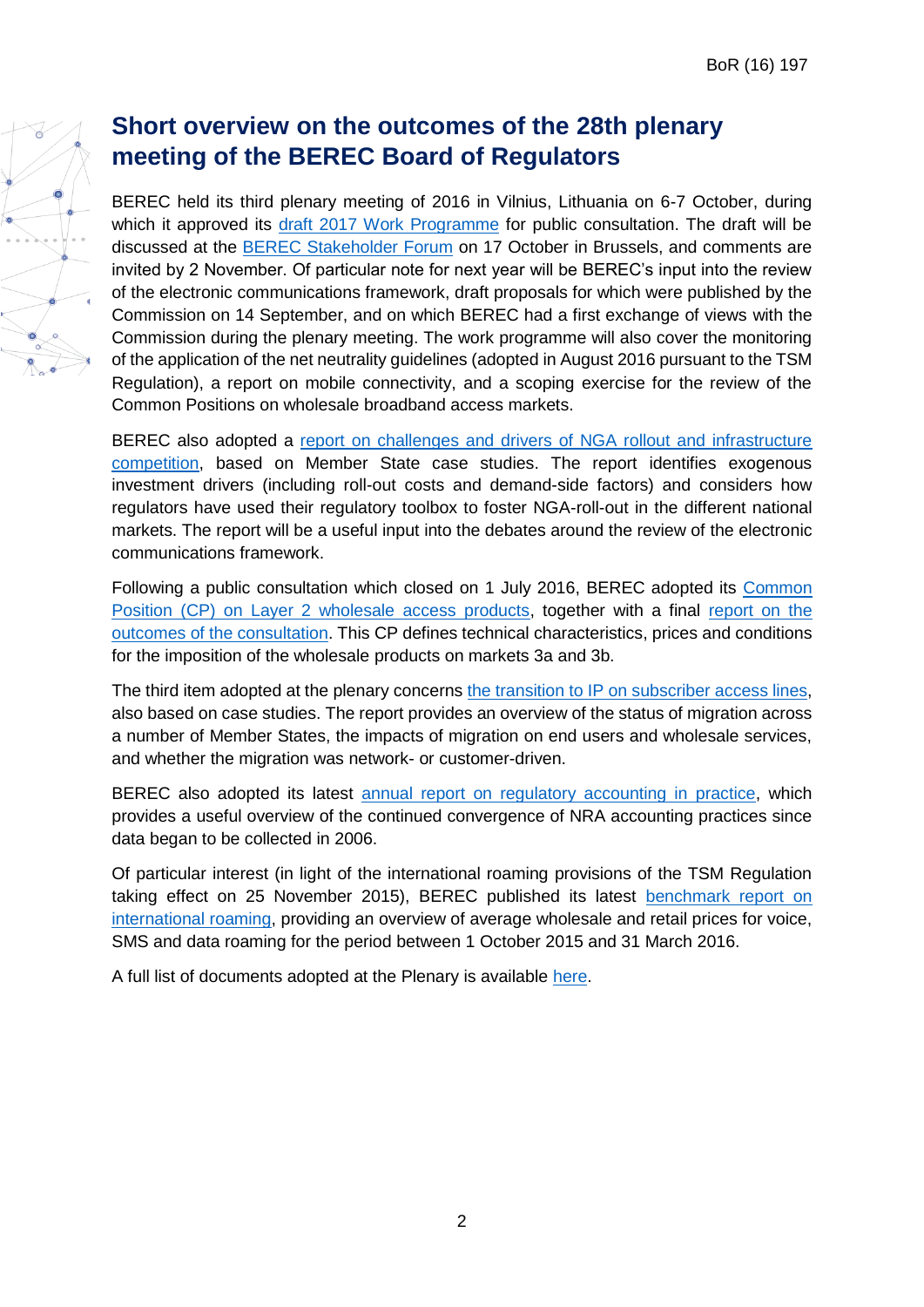# <span id="page-3-0"></span>**BEREC Report Case Studies on Migration from POTS/ISDN to IP on the Subscriber Access Line in Europe**

In recent years several network operators in Europe started to migrate their networks including the access network to NGN/all-IP networks. For the migration of the access network, network operators have the following two options:

- (1) The traditional technology (POTS, ISDN) used on the subscriber access line (SAL) is migrated to IP (migration to VoIP-based SAL);
- (2) The traditional technology (POTS, ISDN) continues to be used on the SAL and converted to IP (VoIP) at the central office (in the case of FTTC/B at the street cabinet or building of the end-user).

The focus of this report is on option 1 since this type of migration may have more impact on the subscribers and may need more regulatory intervention compared to option 2.

In order to get a deeper insight into the migration to VoIP-based SAL and to foster the exchange of experiences between NRAs, this report has the following two objectives:

- Firstly, it aims to give an overview of the status of the migration to VoIP-based SAL in Europe on a general level based on information from 31 European countries.
- Secondly, it aims to give an overview of the migration to VoIP-based SAL in the network of the incumbent which have already taken place (at least to some extent) based on the experiences of ten countries (Croatia, Germany, Italy, Luxembourg, Montenegro, Netherlands, Slovakia, Slovenia, Spain and Switzerland).

The analysis of the report is descriptive and does not aim to be normative or to recommend best practice.

The report reveals the status of migration to NGN/all-IP networks and VoIP-based SAL in Europe as follows. In seven countries the incumbent has already finished the migration to an NGN/all-IP network, in 16 countries this migration is still ongoing and in eight countries this migration has not yet begun. In 16 countries the incumbent network operator migrates copperbased SAL from traditional technology (POTS, ISDN) to IP (VoIP) and the migration strategy is network driven, i.e. forced by the incumbent in 12 countries and customer driven, i.e. initiated by the customers in six countries.

From the report it can be concluded that from an overall perspective the impact of the migration to VoIP-based SAL was limited in most of the ten countries considered and so was the need for regulatory intervention. Consumer issues such as e.g. service interruptions in the migration phase seem to be more likely to occur in cases where the migration was network driven. Wholesale services which are no longer available after migration, such as wholesale line rental and carrier selection/carrier pre-selection, have been replaced by other (already available) wholesale products, such as bitstream access.

The [BEREC report Case Studies on Migration from POTS/ISDN to IP on the Subscriber](http://berec.europa.eu/eng/document_register/subject_matter/berec/reports/6486-berec-report-case-studies-on-migration-from-potsisdn-to-ip-on-the-subscriber-access-line-in-europe)  [Access Line in Europe](http://berec.europa.eu/eng/document_register/subject_matter/berec/reports/6486-berec-report-case-studies-on-migration-from-potsisdn-to-ip-on-the-subscriber-access-line-in-europe) is available online on the BEREC website.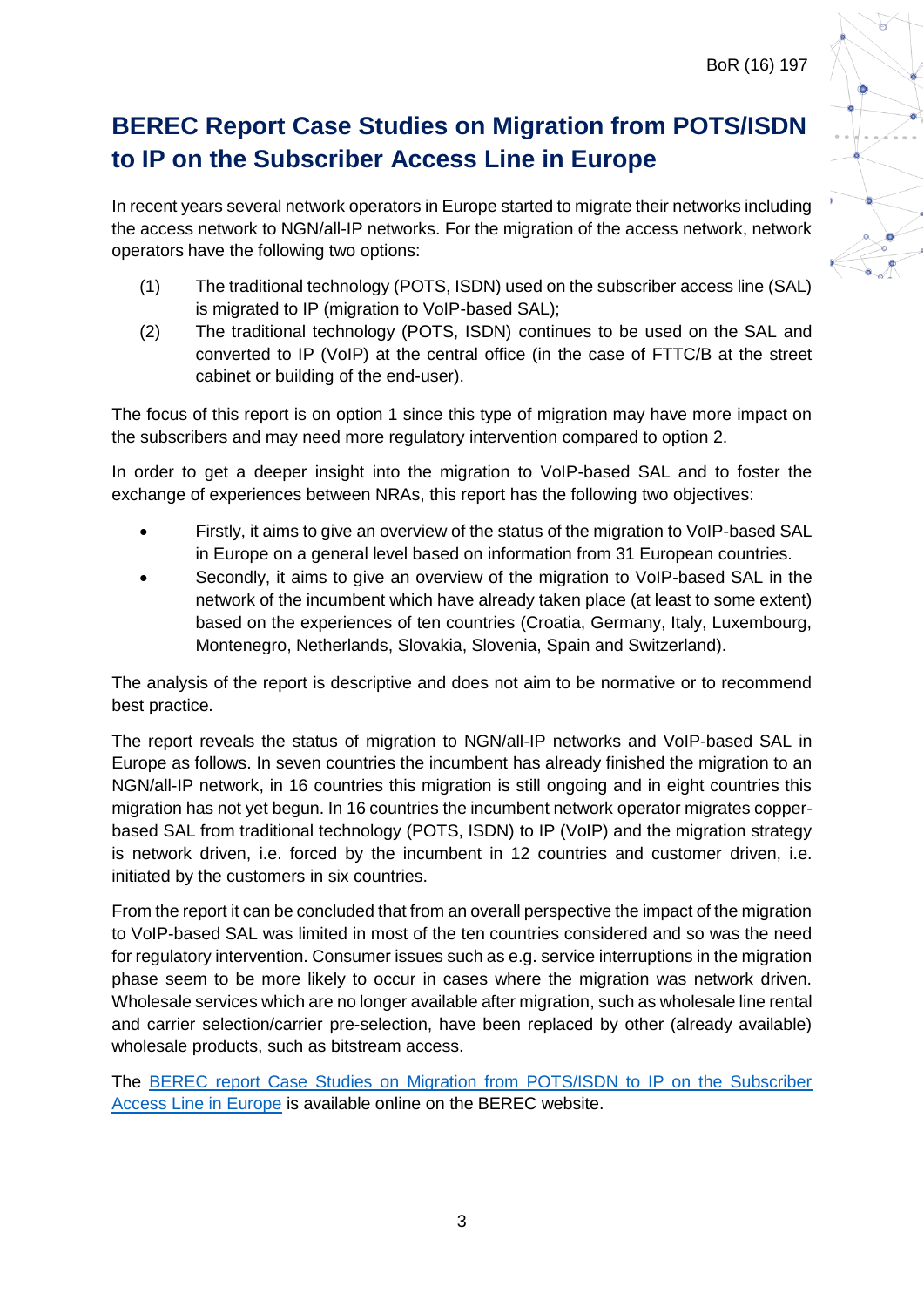

# <span id="page-4-0"></span>**BEREC Accessibility workshop**

On 5 October BEREC held a Workshop on the Accessibility of Communications Services, taking into account the needs of disabled end-users. The Workshop was focused in particular on broadcasting, other audio-visual services and the provision of online content.

The event preceded BEREC's quarterly plenary meeting of national regulators at which common regulatory subjects across Europe are discussed. On this occasion, the event was hosted by the national communications regulator of Lithuania, RRT, in Vilnius.

BEREC was joined for the event by several organisations representing European citizens and disabled people, as well as representatives of broadcasters, online service providers and equipment manufacturers, who shared their views and experience.

The Workshop was opened by the BEREC Chair 2016, Wilhelm Eschweiler, who emphasised that the issue of accessibility is recognised and is to be given significant importance in the revised Telecommunications Framework in order to promote equal access to services, culture and information for disabled people. In the context of rapidly moving technological developments it is essential that people with disabilities are able to fully participate in and benefit from such innovation and new services, since digital inclusion is a necessary condition for a digital society.

One of the aims of the Workshop was to learn more about the evolving needs and expectations of disabled end-users and the barriers that need to be overcome in order to promote accessibility. The organisations representing end-users, including the Vilnius Multiple Sclerosis Association, the Blind and Partially-Sighted Union of Lithuania and the European Disability Forum provided their insights on these issues. For instance, they explained the wide range of ways in which people may have difficulties using communications services. Based on this, it is important to recognise that solutions should be flexible, rather than attempting to impose a 'one size fits all' approach. They also pointed out that, whilst technological development can bring new opportunities, there is also a risk it can raise new barriers. To avoid this, the needs of disabled end-users should be considered when designing new products and services.

Representatives from the broadcasting sector also offered their perspectives. They discussed the ways in which they had promoted accessibility within the services they offer, such as through the provision of subtitling, audio description, sign language and accessible electronic programme guides. They noted the steady progress in this regard under the Audio-visual Media Services Directive (AVMS Directive), which is currently under review by the European legislator, based on the proposal of the European Commission.

There was also discussion of the potential removal of the accessibility provisions under the AVMS Directive, whilst instead including the audio-visual sector in the wider European Accessibility Act (EAA). Some were concerned that this could lead to the loss of a sectorspecific approach, being detrimental to both broadcasters and end-users.

They also noted how provision of accessible services by many broadcasters had gone even further than the levels prescribed in regulation, due to the promotion of brand values and competition. However, there was also discussion about the importance of maintaining proportionate regulation. Among the other discussions at the Workshop was the potential of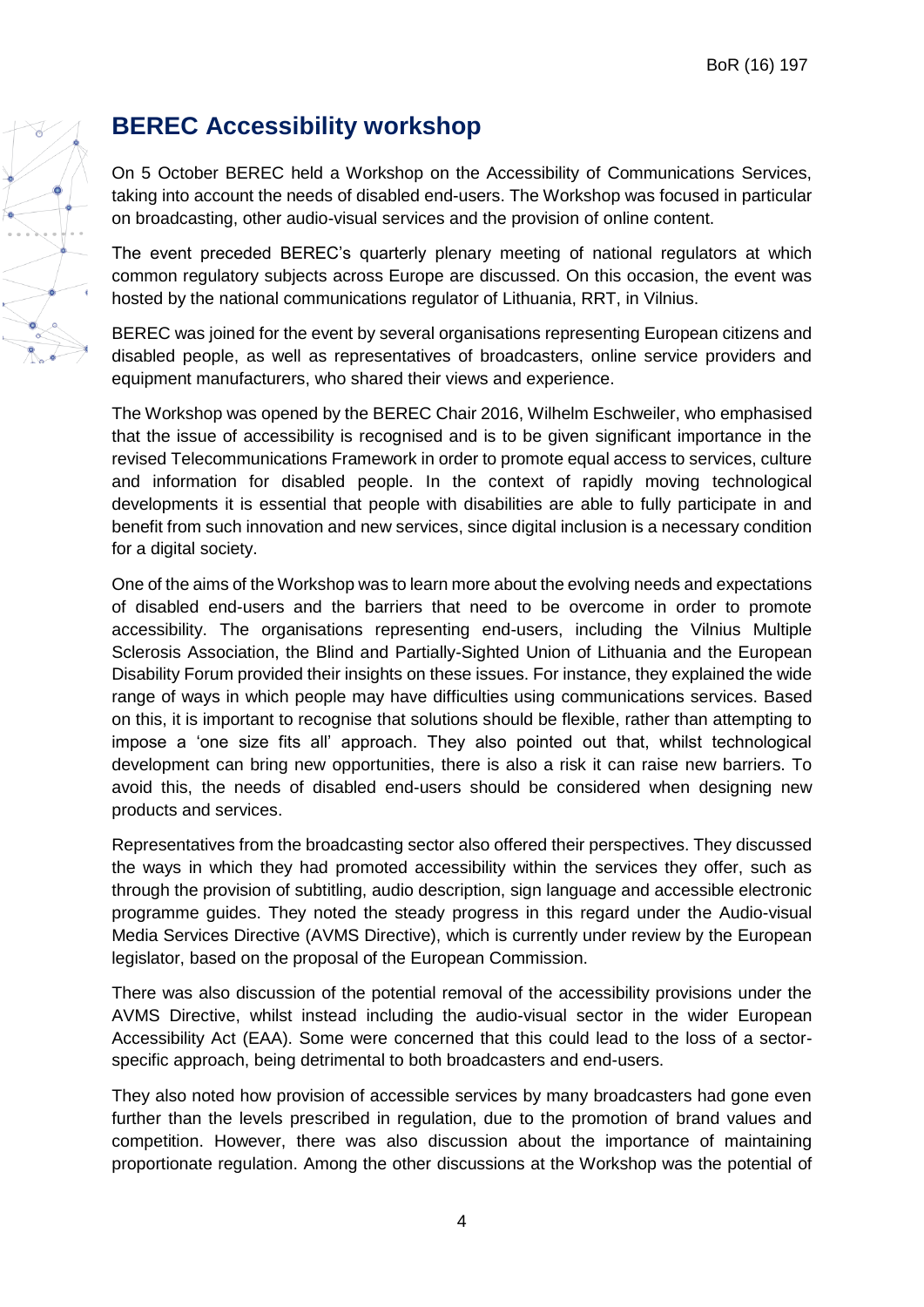new technology and technological convergence. For instance, several of the participants had experience of Hybrid Broadcast Broadband TV (HBBTV), including the promotion of accessibility through HBB4all. HBBTV, an open platform, allows broadcast TV to be combined with online content through a single user interface.

BEREC also heard from representatives of equipment manufacturers and online service providers. For instance, there were presentations about the capabilities of televisions, including their customisable accessibility features. BEREC was also informed about object recognition technology that is being used to provide blind and partially-sighted people with a description of a photo, which may help to promote greater inclusion and interaction.

A common theme throughout the Workshop was the importance of standardisation in promoting an integrated approach to accessibility. In this regard, the World Wide Web Consortium (W3C) discussed their Web Accessibility Initiative (WAI), which develops strategies, guidelines, and resources to help make the Web accessible to people with disabilities. In particular, it highlighted four important principles for web accessibility: that content is Perceivable, Understandable, Operable and Robust.

Last but not least, a number of national regulators offered their views, explaining the ways in which accessibility has been promoted across Europe. They discussed the goals of equivalent access and choice for disabled end-users of electronic communications services, whilst ensuring that obligations placed on service providers are proportionate and evaluating the socioeconomic impact of accessibility measures. They also noted the potentially complex interaction of regulation and innovation and how regulation should incentivise, not impede innovation. This is particularly important in the context of technological development that has the potential to facilitate greater accessibility for disabled end-users.

#### <span id="page-5-0"></span>**BEREC Future events**

#### **4 th BEREC Stakeholder forum**

On 17 October 2016 at 13:00 (CET) in Brussels, BEREC will hold its 4th Stakeholder forum. It will focus this year on the BEREC Work Programme for 2017 as well as on the ongoing review of the regulatory framework for electronic communications. The forum will be organised in two sessions: one on the connectivity challenges and the other – on a fast-changing digital environment. Wilhelm Eschweiler, 2016 BEREC Chair, and Sébastien Soriano, BEREC Chair for 2017, will give opening remarks. Commissioner Oettinger will close the forum. The event will be open to the public and will be web-streamed live on the BEREC website. Everyone is invited to react or ask questions directly to the speakers via Twitter #BERECforum. The Agenda [of the Stakeholder forum](http://berec.europa.eu/eng/events/berec_events_2016/124-4th-berec-stakeholder-forum-meeting) is available on the BEREC website.

#### **BEREC Contact Network meeting**

On 17-18 November in Jurmala, Latvia the  $4<sup>th</sup>$  Contact Network meeting for 2016 will take place, kindly hosted by the Latvian Public Utilities Service Commission (SPRK). The main objective of the meeting is to prepare the 29th ordinary plenary meetings of the BEREC Board of Regulators and the BEREC Office Management Committee to take place on 8 and 9 December 2016 in Berlin, Germany. Therefore, the Contact Network will consider all items included in the agendas of the afore-mentioned meetings. The event is open for participation